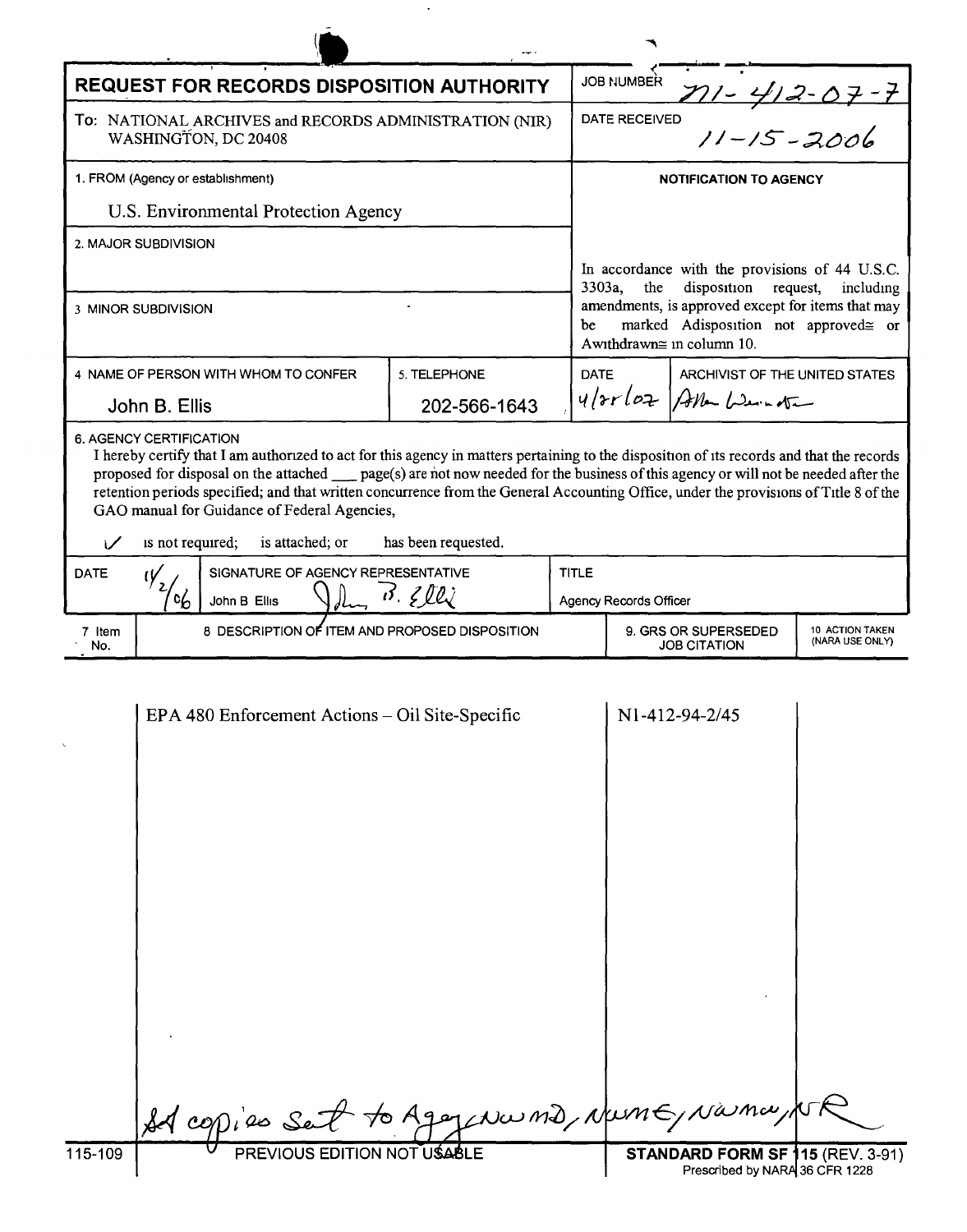# **EPA Records Schedule 480**

**Status:** Final, *02/29/2008*

**Title:** Enforcement Actions - Oil Site-Specific

**Program:** Oil

**Applicability:** Agency-wide

**Function:** 108-025-08 - Compliance and Enforcement

# **NARA Disposal Authority:**

This schedule authorizes the disposition of the record copy in any media (media neutral), excluding any records already in electronic form. Records designated for permanent retention must be transferred to the National Archives in accordance with NARA standards at the time of transfer.

•  $N1-412-07-7$ 

#### **Description:**

Includes all cases referred to Office of Regional Counsel or other offices with enforcement authority for actions taken to assess penalties against facilities for failure to maintain proper spill prevention and response plans or for actual oil spills. Includes such actions as inspections, plan reviews, administrative complaints and orders and injunctive relief. Specific types of records include inspection reports, case summaries, compliance status documents, referral packages, attorney work products, state and local enforcement records, facility business and financial records and notices.

#### **Disposition Instructions:**

**Item a:** No legal action required or routine legal action cases

- **Disposable**
- Close inactive records upon settlement or closing of case.
- Destroy 30 years after file closure.

**Item b(1):** Landmark cases - Nonelectronic

- **Permanent**
- Close inactive records upon settlement or closing of case.
- Transfer to the National Archives 30 years after file closure.

# **Item b(2):** Landmark cases - Electronic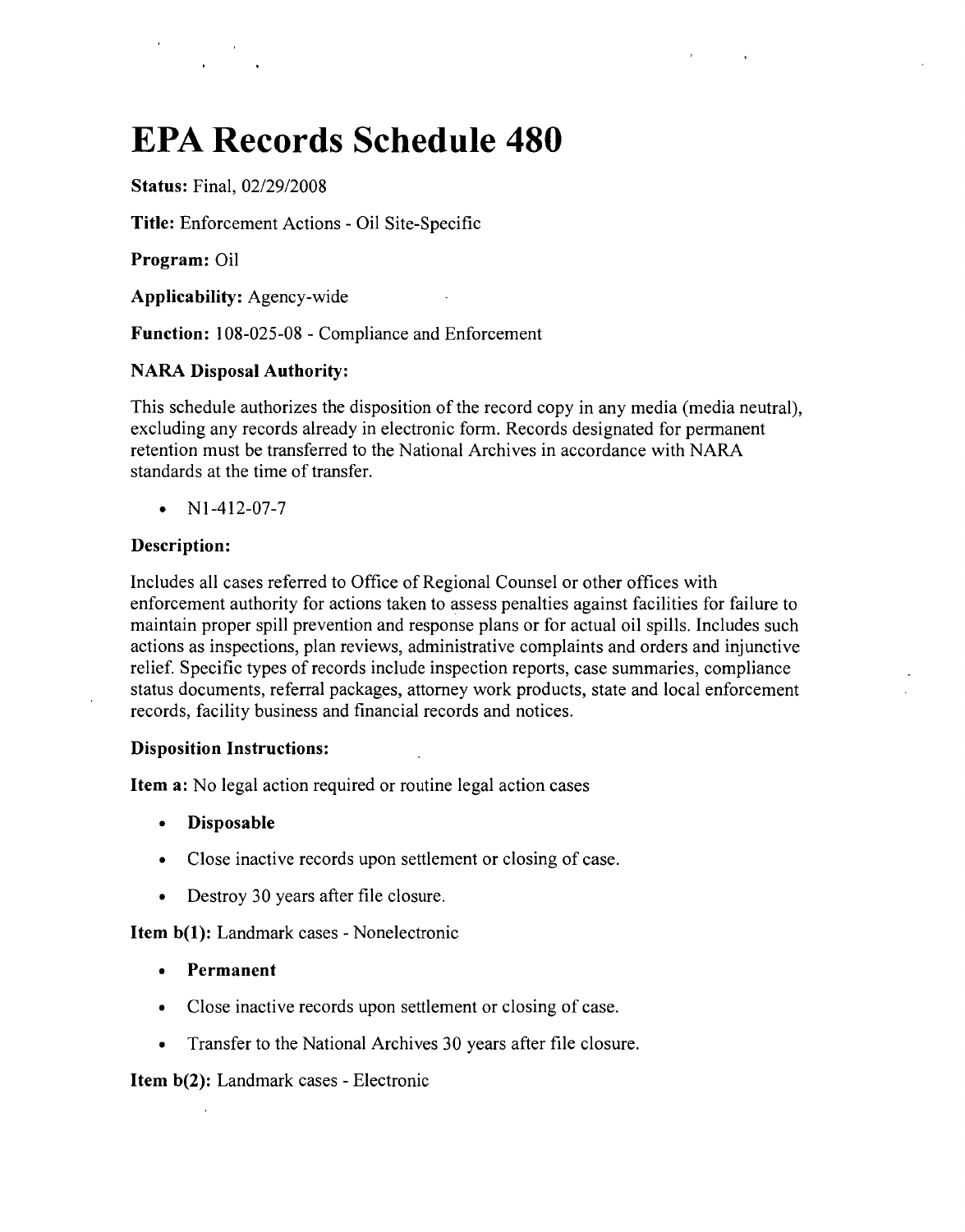- **Permanent**
- Close inactive records upon settlement or closing of case.
- Transfer to the National Archives 5 years after file closure with any related documentation and external finding aids, as specified in 36 CFR 1228.270 or standards applicable at the time.

**Item b(3):** Landmark cases - Electronic copy of records transferred to the National Archives

- **Disposable**
- Close file upon transfer to the National Archives.
- Delete after electronic record copy is successfully transferred to the National Archives.

#### **Guidance:**

The unit with enforcement authority is responsible for maintaining the record copy and implementing the disposition, including selecting landmark cases for recommendation to the Regional Administrator or the Regional Administrator's delegate. Landmark cases include cases resulting in a legal precedent which establishes or affirms Agency policy with respect to environmental actions of national importance, such as the banning of a hazardous substance or other actions affecting EPA's relationship with an entire industry or a major pollution source.

Copies incorporated into other files are to be retained according to the disposition instructions for the records they support.

Oil spill site-specific removal records are covered in EPA 481. Enforcement records for programs other than Oil and Superfund are scheduled as EPA 207, and Superfund as EPA 025. See EPA 024 for cost recovery records.

Specific legal citations include:

- Oil Pollution Act of 1990,33 U.S.C., Sec. 4301
- 40 CFR Part 110

# **Reasons for Disposition:**

The disposition instructions have been rewritten as media neutral to allow for maintaining the record copy in EPA's electronic recordkeeping system. The retention has not changed.

The following changes were made in the *02/29/2008* version:

- Divided item b into three subitems,  $b(1)$ -(3).
- Revised the titles of disposition items  $b(1)$ -(3).